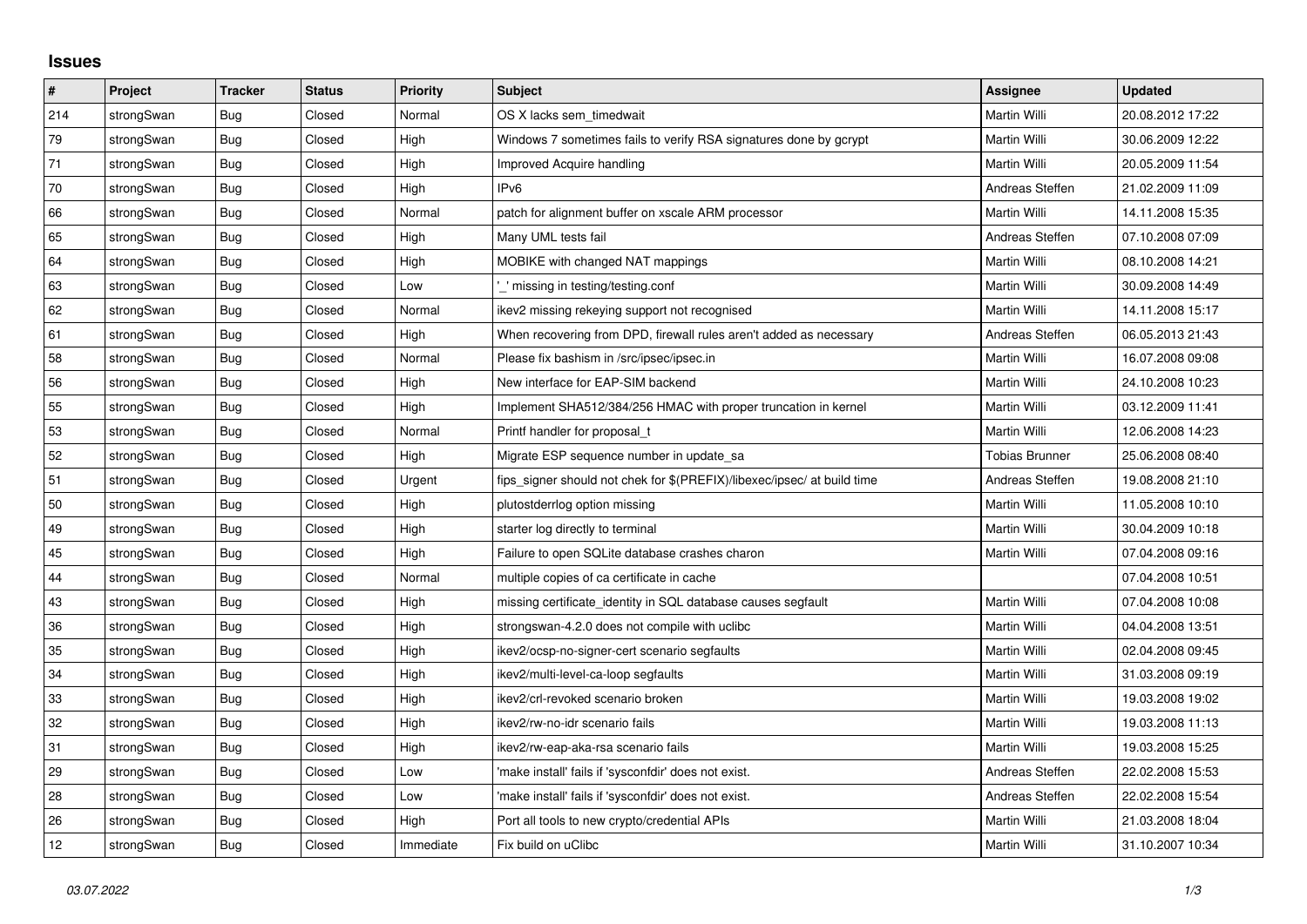| $\vert$ # | Project    | <b>Tracker</b> | <b>Status</b> | <b>Priority</b> | <b>Subject</b>                                                              | Assignee              | <b>Updated</b>   |
|-----------|------------|----------------|---------------|-----------------|-----------------------------------------------------------------------------|-----------------------|------------------|
| 11        | strongSwan | Bug            | Closed        | High            | Show IKE_SA status overview                                                 | Martin Willi          | 31.10.2007 10:29 |
| 10        | strongSwan | Bug            | Closed        | High            | distribution cannot be built because logout.cs template is missing in trunk | Martin Willi          | 18.09.2007 07:43 |
| 8         | strongSwan | <b>Bug</b>     | Closed        | Urgent          | MOBIKE selects disappearing IPv6 address                                    | Martin Willi          | 05.07.2007 09:03 |
| 129       | strongSwan | Feature        | Assigned      | Normal          | Relations between ike/child/peer_cfg                                        | Martin Willi          | 06.02.2012 10:50 |
| 128       | strongSwan | Feature        | Closed        | Normal          | Plugin dependencies                                                         | Martin Willi          | 06.02.2012 10:51 |
| 100       | strongSwan | Feature        | Closed        | Normal          | Derive traffic selectors from authentication process                        | Martin Willi          | 23.07.2010 16:53 |
| 78        | strongSwan | Feature        | Closed        | Normal          | Integrity tester for libstrongswan and all plugins.                         | Martin Willi          | 27.06.2009 16:19 |
| 76        | strongSwan | Feature        | Closed        | Normal          | crypto test framework                                                       | Martin Willi          | 12.06.2009 11:31 |
| 69        | strongSwan | Feature        | Closed        | Normal          | Improve scheduler performance                                               | <b>Tobias Brunner</b> | 04.12.2008 17:03 |
| 67        | strongSwan | Feature        | Closed        | Normal          | Implement DH groups 22-24                                                   | Martin Willi          | 19.04.2010 14:51 |
| 60        | strongSwan | Feature        | Closed        | High            | Implement draft-sheffer-ikev2-gtc-00 with PAM password verification         | Martin Willi          | 22.08.2008 12:59 |
| 59        | strongSwan | Feature        | Closed        | High            | Add additinal signal dependent parameter to bus                             | Martin Willi          | 29.07.2008 11:04 |
| 57        | strongSwan | Feature        | Closed        | Normal          | new pluto connection option: verify_identifier                              | Andreas Steffen       | 25.07.2013 10:07 |
| 54        | strongSwan | Feature        | Closed        | High            | <b>EAP-Identity Server functionality</b>                                    | Martin Willi          | 22.08.2008 12:55 |
| 48        | strongSwan | Feature        | Closed        | High            | Parallel trustchain verification                                            | <b>Martin Willi</b>   | 16.04.2008 11:33 |
| 47        | strongSwan | Feature        | Closed        | High            | <b>RNG API</b>                                                              | Martin Willi          | 16.04.2008 11:27 |
| 46        | strongSwan | Feature        | Closed        | High            | DNS resolving for hosts in ike_cfg                                          | <b>Martin Willi</b>   | 09.06.2008 09:34 |
| 42        | strongSwan | Feature        | Closed        | High            | CFG attribute handler framework                                             | Martin Willi          | 28.04.2009 10:23 |
| 41        | strongSwan | Feature        | Closed        | High            | CFG attribute provider framework                                            | Martin Willi          | 16.04.2008 11:24 |
| 40        | strongSwan | Feature        | Closed        | High            | NetworkManager support                                                      | Martin Willi          | 22.08.2008 12:54 |
| 39        | strongSwan | Feature        | Rejected      | High            | Configuration support in Manager                                            | Martin Willi          | 04.07.2014 11:07 |
| 38        | strongSwan | Feature        | New           | Low             | OCSP in IKE payload, RFC4806                                                |                       | 19.12.2014 14:20 |
| 37        | strongSwan | Feature        | Closed        | High            | Hash and URL support for IKEv2                                              | <b>Tobias Brunner</b> | 18.04.2008 13:38 |
| 30        | strongSwan | Feature        | Closed        | High            | Certificate caching                                                         | Martin Willi          | 02.04.2008 14:50 |
| 27        | strongSwan | Feature        | Closed        | High            | Create a database API                                                       | Martin Willi          | 19.02.2008 15:16 |
| 25        | strongSwan | Feature        | Closed        | High            | alternative crypto implementation                                           | Martin Willi          | 31.05.2008 09:49 |
| 24        | strongSwan | Feature        | Closed        | High            | Update doxygen documentation                                                | Martin Willi          | 22.02.2008 16:07 |
| 23        | strongSwan | Feature        | Closed        | Low             | PKCS#11 based smartcard implementation                                      | Martin Willi          | 12.10.2010 13:42 |
| 22        | strongSwan | Feature        | Closed        | High            | OCSP support                                                                | Martin Willi          | 10.03.2008 18:41 |
| 21        | strongSwan | Feature        | Closed        | High            | CRL support                                                                 | Martin Willi          | 10.03.2008 18:40 |
| 20        | strongSwan | Feature        | Closed        | High            | Pluggable fetcher plugins                                                   | Martin Willi          | 18.02.2008 09:58 |
| 19        | strongSwan | Feature        | Closed        | High            | Include EAP-MD5 into trunk                                                  | Martin Willi          | 13.12.2007 09:48 |
| 18        | strongSwan | Feature        | Closed        | High            | Merge EAP-AKA module into trunk                                             | Martin Willi          | 13.12.2007 09:47 |